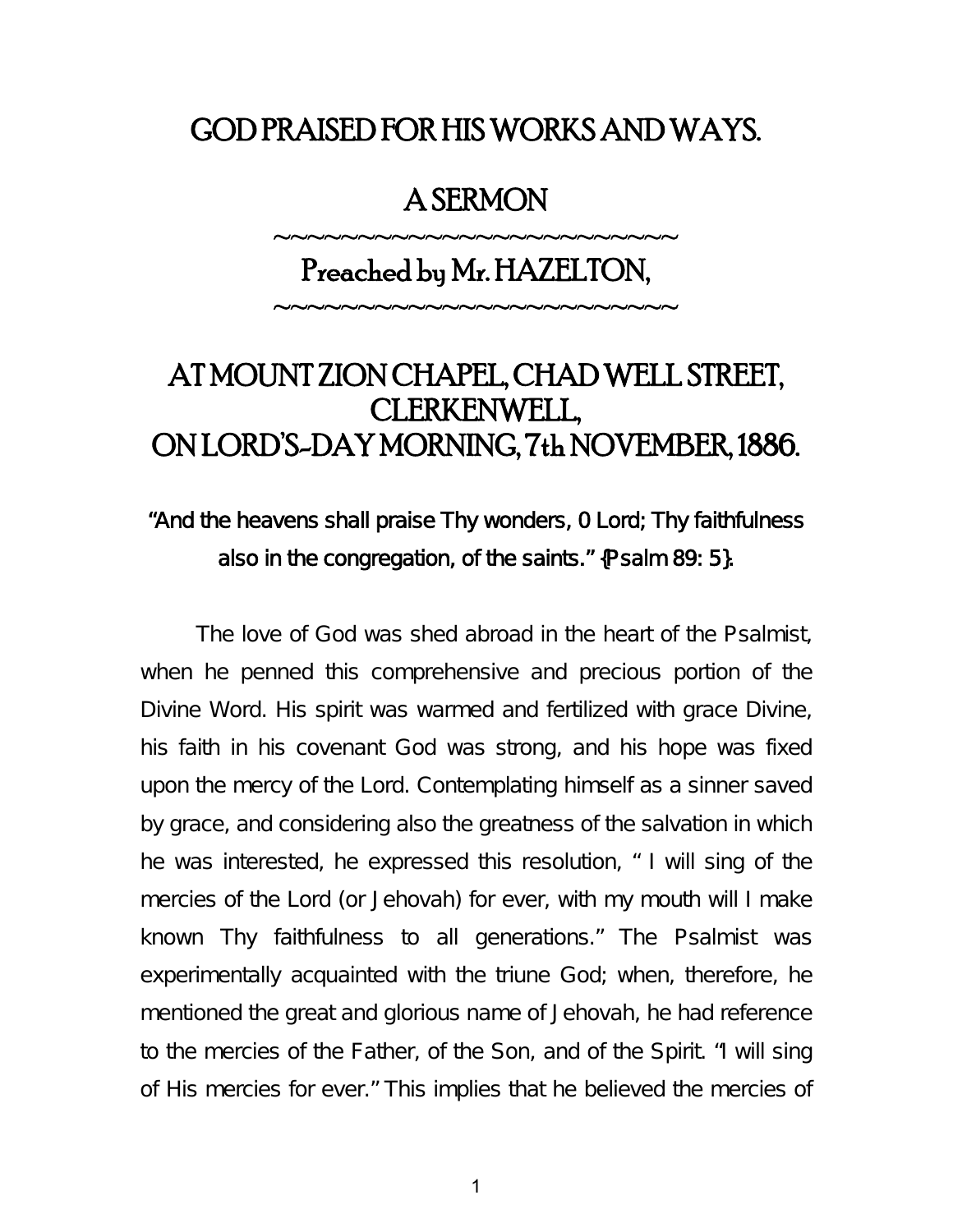the Lord would never cease; for "the mercy of the Lord is from everlasting to everlasting unto them that fear Him." Mercy assumes many forms, and flows in numerous channels, and goodness and mercy are following us from day to day, even all the days of our life. We sing of the great Three entering into covenant engagements for the certain salvation of all the objects of God's love. We sing of mercy as it flows through the wounds of the Saviour, in streams of powerful, fragrant, and precious blood; and we sing of the mercy of the Spirit, which has opened our blind eyes, unstopped our deaf ears, and opened our hearts to receive the greatest boon that God can give, the Divine nature, a new life, and the root of the matter. This also was implied on the part of the writer, that he verily believed he should live for ever and not finally fall from grace. But shall we not grow weary, and want some other subject to sing about in the presence of God? No, the mercies of God are ever full, and ever fresh and sweet, and their innumerable forms and expressions will engage the enraptured attention of all the countless millions of the redeemed and glorified for ever and ever. Heaven is a wondrous world, and our experience there will be marvelous, as I believe, and our song will ever flow from the sweetest joy that God can give. The pleasure will never become shallow or less than full and perfect. The Psalmist had referred more especially to the mercies of God, which are discovered and displayed in the covenant of grace. "I have made," says God, lt a covenant with My chosen," I have ratified that covenant with an oath, for I have sworn unto David My servant. David was a type only, Christ is the Antitype. God made a covenant with David concerning his royal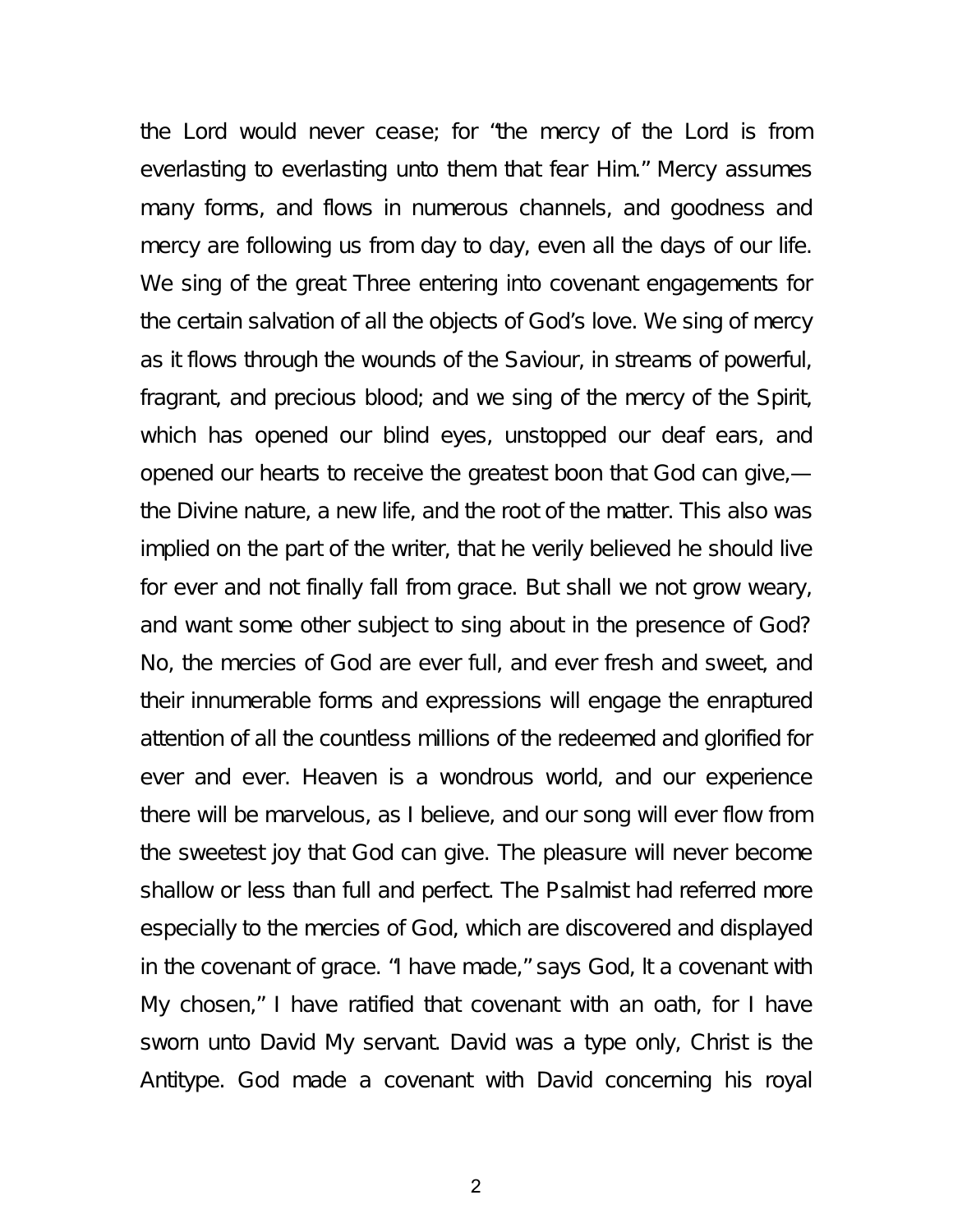house, and He made a covenant with David's great Lord concerning all His own royal sons and daughters. "Thy seed will I establish for ever." If we only believe this, under the hallowing and helping influences of the Spirit of God, we shall pursue our pilgrimage with cheerfulness and delight. "Thy seed will I establish for ever." Do we belong to that seed? Are we among the purchase of the Saviour's blood? Have we been born again? Are our names registered in heaven? Are we among that large and mighty number concerning whom it is said, "He shall see His seed, He shall prolong His days, and the pleasure of the Lord shall prosper in His hands?" Then let us take the comfort presented to us in these words, "Thy seed will I establish for ever, and build up Thy throne to all generations." And what then? "And the heavens shall praise Thy wonders, O Lord; thy faithfulness also in the congregation of the saints."

Now having thus reached the text, I will endeavor, by the help of the Spirit, to make some observations upon it by gathering up a few points which it embodies. First, let us look at some of the Divine wonders indicated in the text: "The heavens shall praise Thy wonders, O Lord. Our God is a wonder-working God, and has been so ever since He commenced working, and He will never cease to work wonders. Having begun to work, He will continue His wondrous operations forever. "I will work," whoever is idle, whoever opposes, whoever resists, and "who shall let it?" And what will He do? "I will do all My pleasure."

3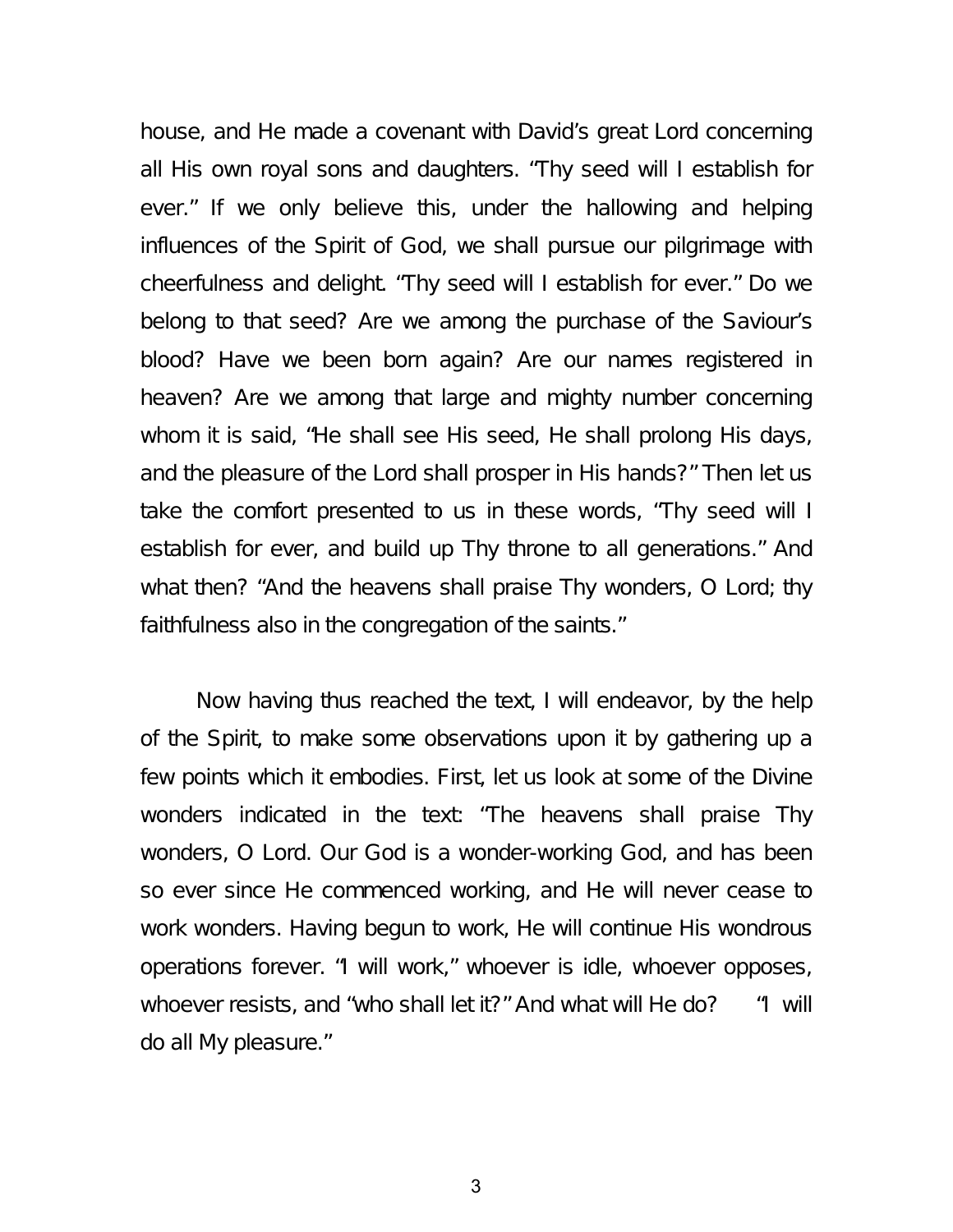Nothing can be plainer, nothing can be more absolute than this, "I will do all My pleasure." We contemplate the powers of darkness, for there are such powers in existence and operation; and we are thankful that they are chained and restrained, and that there is not a fiend in existence who can say, I will do what I please, or I can do all my pleasure. We contemplate ministers of the gospel, and deacons of Christian Churches, and persons of influence, and we are thankful that none of them can say, I will do all my pleasure. We meditate for a minute or two upon God's angels in heaven, and although they are like their Maker, and are in perpetual sympathy with the Holy God, these words never fell from their lips; Gabriel has never said, "I will do all my pleasure." It becomes us therefore, on hearing these words from God Himself, to study the character of the Being who says He will do just as He pleases in the armies of heaven and among the inhabitants of the earth. You know there is a saying which embodies a very great truth, although it does not occur in the Bible, "God is too wise to err, and too good to be unkind." He cannot change, He cannot deny Himself, He cannot lie, He cannot do wrong. Injustice and iniquity can never be charged upon our God, He works mysteriously, but He works in holiness; He works in the dark, but He is never wrong, and we sometimes look on with wonder and consternation but He is never capable of making a mistake while doing all His pleasure. Seated on His throne, and surrounded by saints and angels, He is doing all His pleasure, and He will do all His pleasure on the earth. Our God would be unhappy if He were not able to do all He wills to do. His arm is strong enough to do all He pleases, and long enough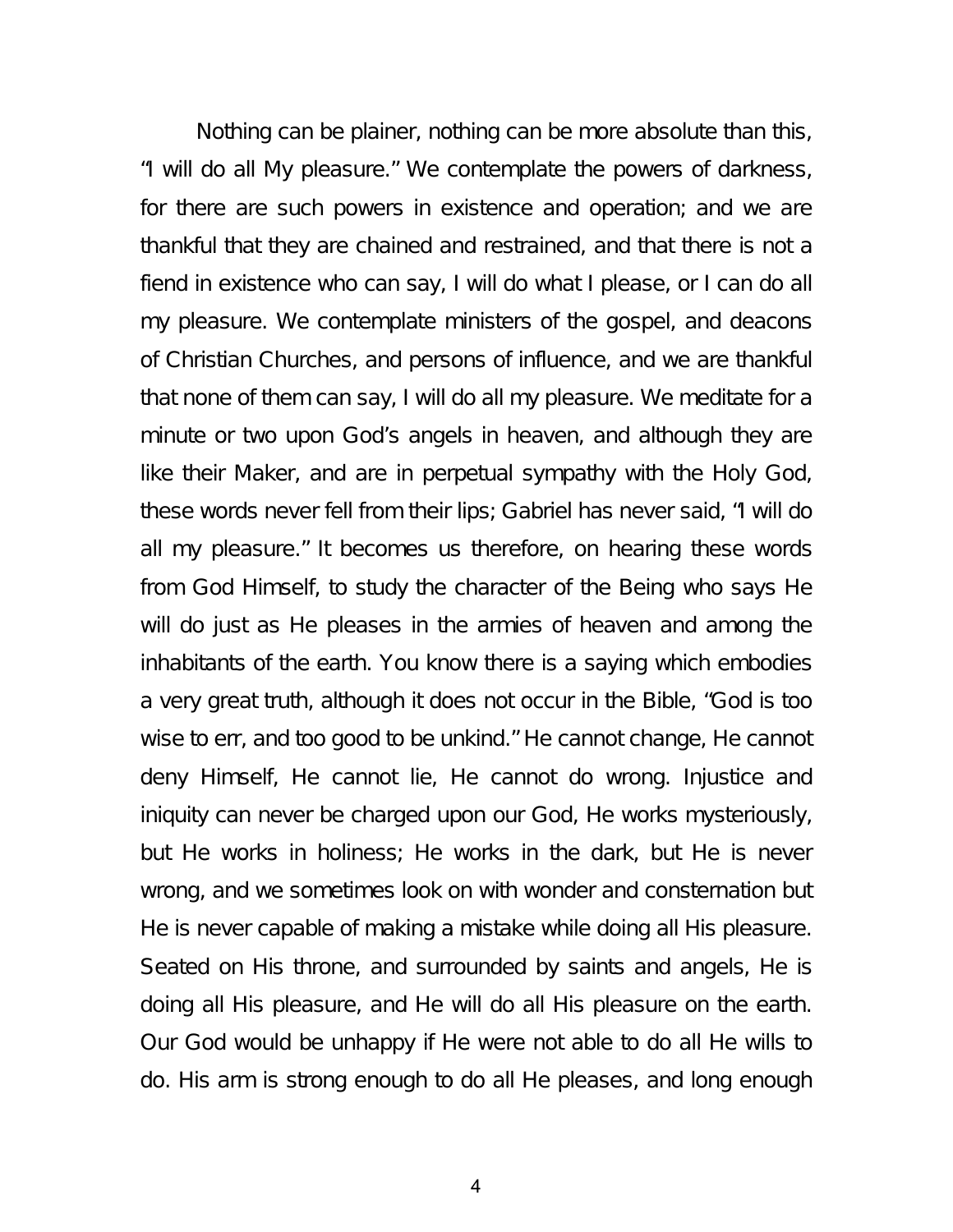to reach the most distant friend, and the most distant enemy in existence. His ear is not heavy, that he cannot hear the voice of His people, the groaning of the prisoner, and the unuttered, and unexpressed desires of them that put their trust in Him. His eye, unlike yours and mine, never becomes dim; for He is the same, and of His years there is no end. He is not affected by time nor by eternal ages, and the fact that He has existed from all eternity has never changed Him. He is ever omnipotent, and ever great and glorious. Therefore let us sit down at His feet, and watch His hand; for He has formed a great plan which He is executing, and His operations are ever worthy of Himself. He has a right to do as He pleases in the armies of heaven and among the inhabitants of the earth. Yes, God is a wonder-working God, and "the heavens shall praise Thy wonders, O Lord." Now, if I were able I might try to go into the wonders of God in creation, in providence, and into His deeper and richer wonders expressed and revealed in His covenant of grace and mercy. I have neither time nor ability to set forth the wondrous works of God in creation; but I frequently think of one or two expressions in the fortieth chapter of Isaiah and elsewhere, " Who stretcheth out the heavens as a curtain, and spreadeth them out as a tent to dwell in." I always regard these words as most grand and sublime, The heavens over our head are stretched out by God's hand, not like an arch of granite, but like a curtain, and the hand that so stretched them out will roll them up and change them one day, as a garment that is worn-out to be laid aside. "And stretched them out as a tent to dwell in." Spread them out as a tent. And are the mighty visible heavens a tent only?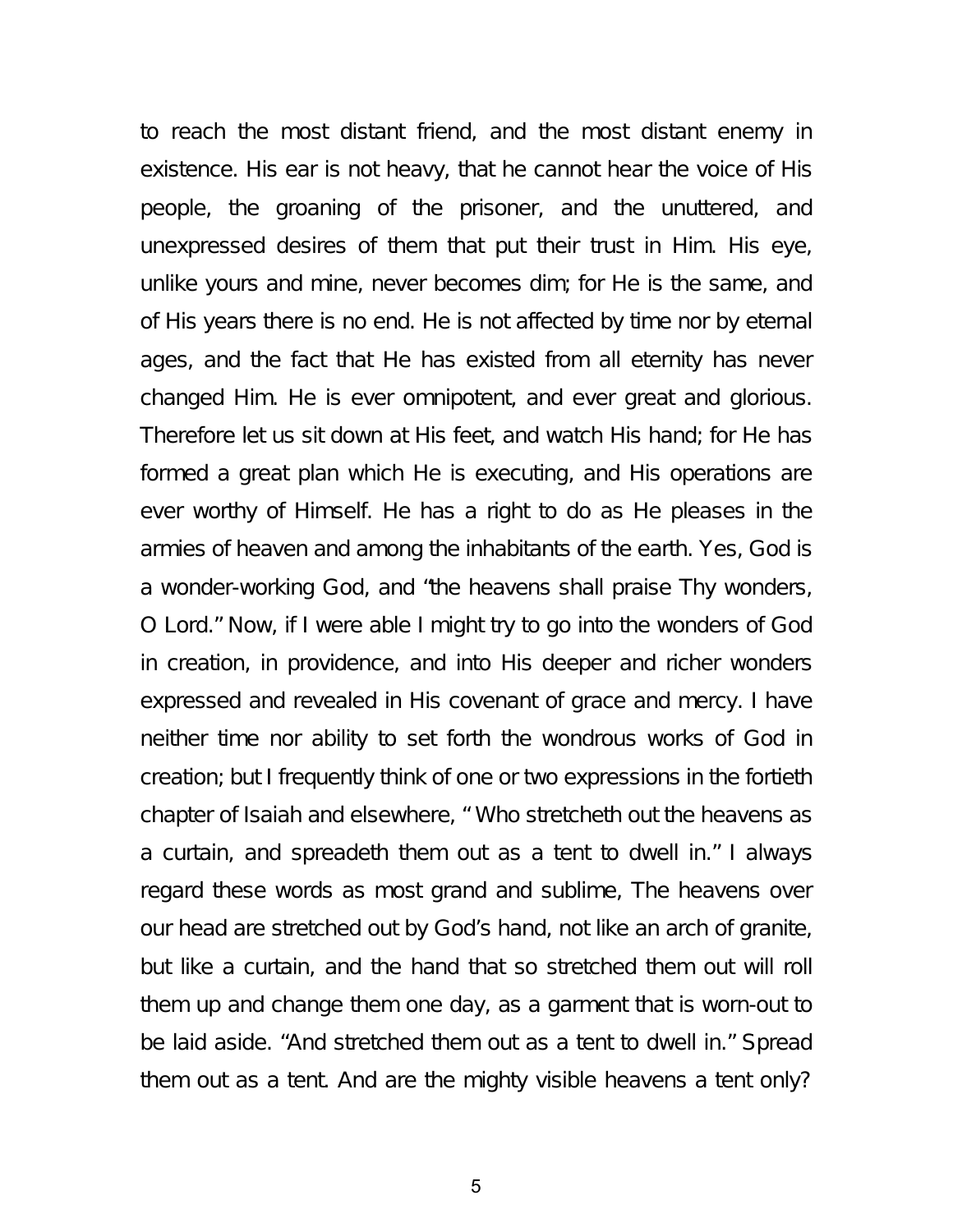Why are they said to be a tent 1 A tent is not a permanent building, but one set up with a view of being removed at some future time. The purpose to be fulfilled by the setting up of a tent is a temporary purpose, and when it is fulfilled the tent is removed. What a wonderful tabernacle is this! Who dwells in it? For He spreadeth them out as a tent to dwell in. Worlds dwell there; whether they are inhabited or not, I cannot say; and it is not for me to dwell upon such a subject in a sermon. This world is peopled, and we, its numerous inhabitants are dwelling in this great tent. There is, however, a more wonderful world than this, and a state of things far more substantial and glorious than the visible heavens. "In my Father's house are many mansions," not tents. In my Father's house are many mansions, and they are all to be inhabited. I tell you the truth; "if it were not so, I would have told you." I am going out of and beyond this tent, to prepare a place for you and if I go and prepare a place for you, I will come again into this tent, and take it down, and fold up the curtain, and swear that time shall be no more; and then, I will receive you unto myself, that where I am there ye may be also. "The heavens shall praise Thy wonders, 0 Lord." In Thy works, Thy word, and Thy ways. The works of God are,

> "Immensely great! Immensely small! Yet one strange work exceeds them all."

The wonders of God appear in a blade of grass, and in a common daisy; in mountains, and in grains of sand; in the hugest creature, and in the tiniest being. I pity the person who fails to see the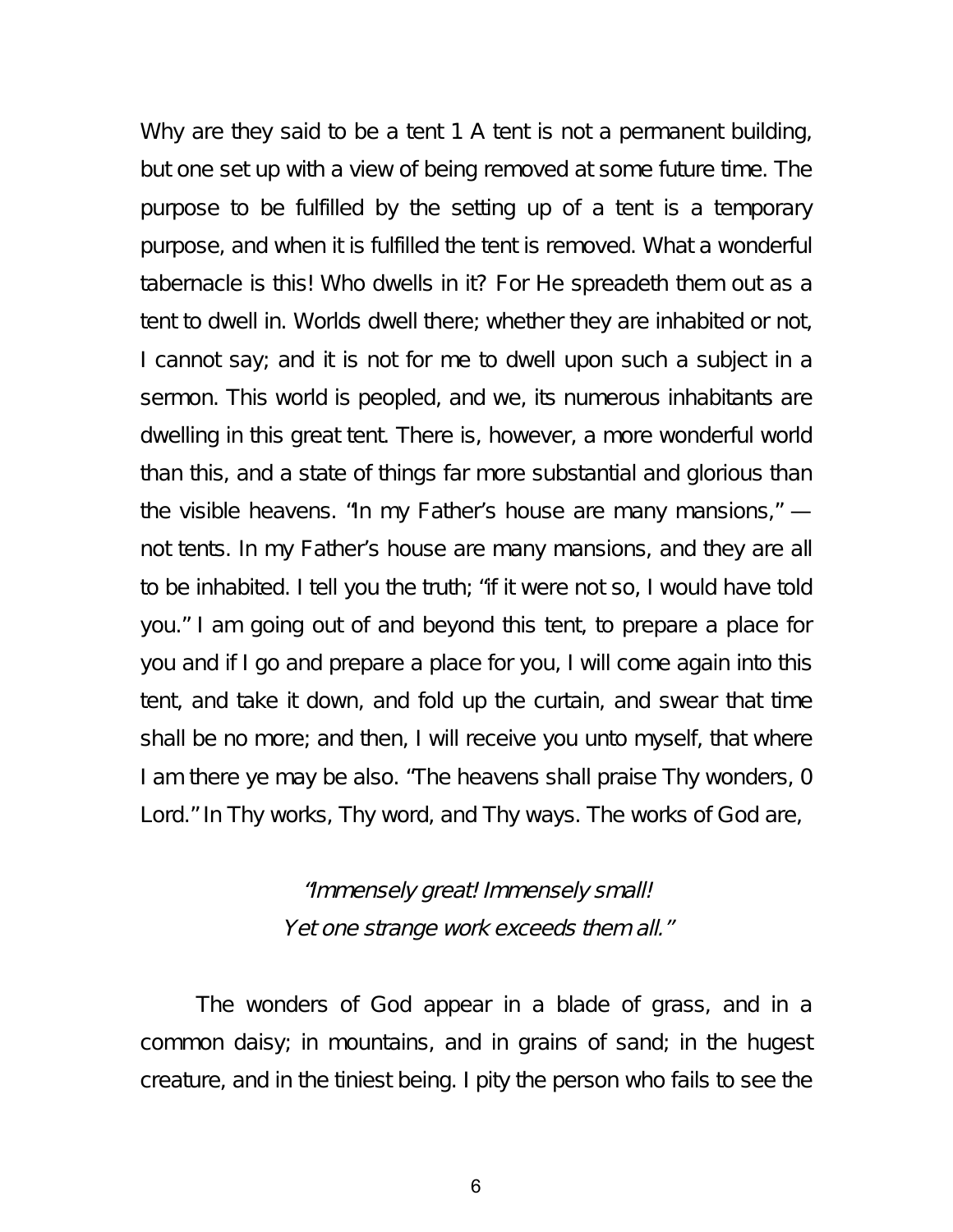name of God upon every creature; for He has left it indelibly impressed upon all the works of His hand. I am not, however, to go into these matters or the wonders of God in creation.

Since my text refers to the covenant of grace, and to David's great and glorious and reigning Son, let us limit our attention for a few minutes to the wonders of God in His grace and salvation. Can anything be more wonderful than the incarnation of the Son of God? Oh that my heart felt it more deeply, and my lips spoke it more freely! Can anything be more astonishing than the fact that the mighty God became a babe, that the infinite One appeared in a human form a few spans long? "The heavens shall praise thy wonders, 0 Lord." I am lost in this mystery, and can only mention it. I introduce it at this time to bring it before you as well as I can. "Unto us a child is born, unto us a Son is given; and the government shall be upon His shoulders, and His name shall be called Wonderful, Counselor, the Mighty God, the Everlasting Father, the Prince of Peace. Of the increase of His government and peace there shall be no end." Of whom speaks the prophet this? Of the Babe in Bethlehem, concerning whom the angels praised God in the visible heavens, and said to the shepherds, "Unto you is born this day, in the city of David, a Saviour which is Christ the Lord." The infinite God appears in the form of a babe. The immeasurable, the unsearchable Jehovah, assumed a limited form, in a limited locality, for suffering and saving purposes. I am not speaking of God's essential greatness, but of what He was sovereignly pleased to become and do; He became flesh, and dwelt among as, limited as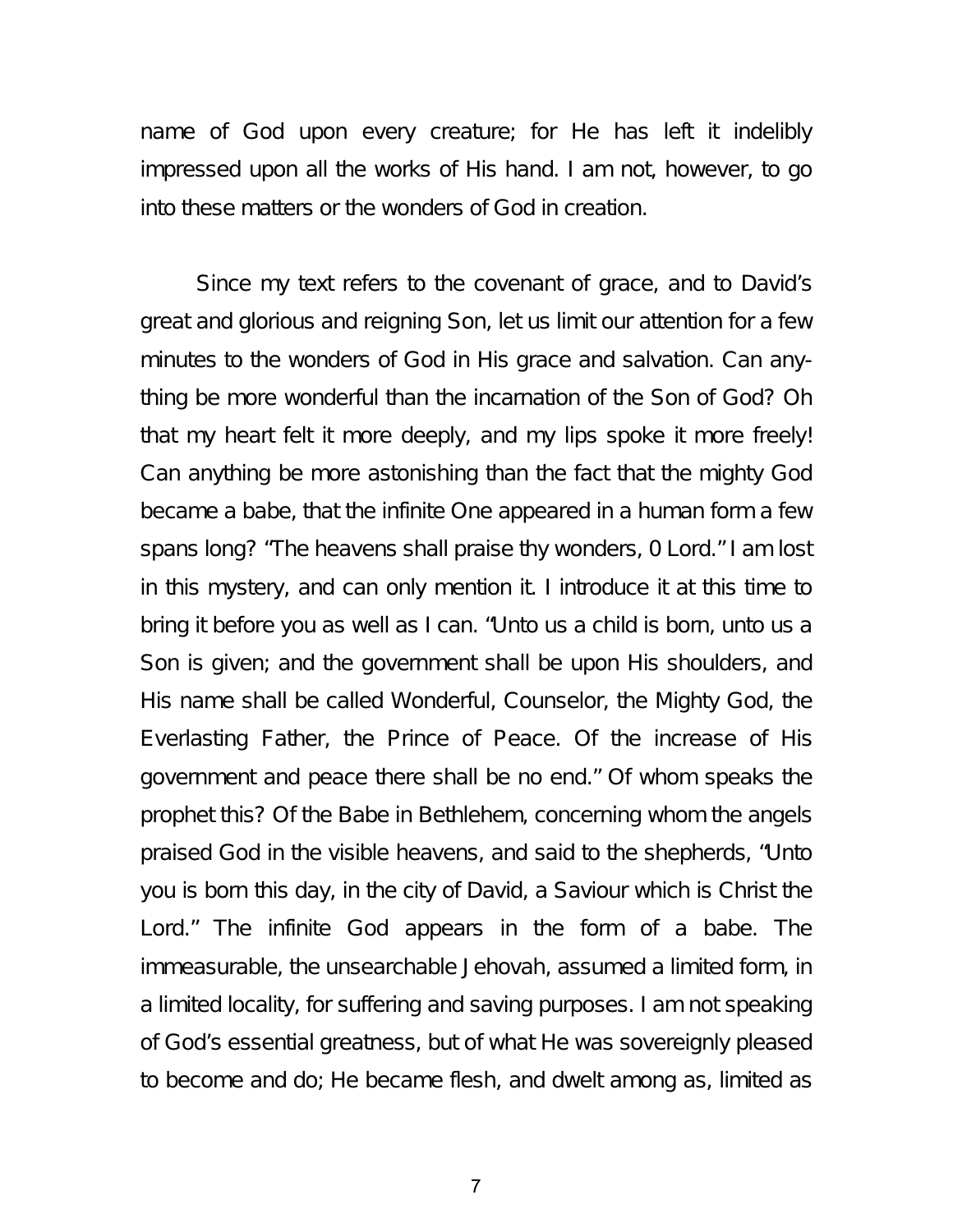to locality and form. That apparently helpless little one, whom Mary and Joseph looked at with wonder and astonishment, was the God that made the world, and upholds it by the word of His power.

#### "His shoulders held up heaven and earth, While Mary held up Him."

Can you understand it? My text does not say, The heavens shall comprehend Thy wonders, or fathom them, or reach their bottom; for they are incomprehensible, unfathomable, and bottomless; but "The heavens shall praise Thy wonders, O Lord; Thy faithfulness also in the congregation of the saints." But that is not all. That Babe became a Man of sorrows, and yet He did not cease to be God. No, all the Godhead was in Him when He worked at the trade of a carpenter, when He was baptized of John in Jordan, and when He stood unmoved and opened not His mouth while they spat upon Him. "Oh," said the infidel, "if Jesus were God, He would have struck the wretch dead in a moment that spat in His face." Devils might have done that, but it required the mighty God to bear it all calmly and patiently. Angels looked on and wondered where the scene would end; when their Maker was thus insulted and degraded. "The heavens shall praise Thy wonders, O Lord." The Man of sorrows born to enter into sorrow, to extract all the penal bitterness from it, to sanctify it, to preside over it, and to convert it into a blessing to His people. Yes, He was a Man of sorrows and acquainted with grief. Not only did the infinite One become a babe and a Man of sorrows, which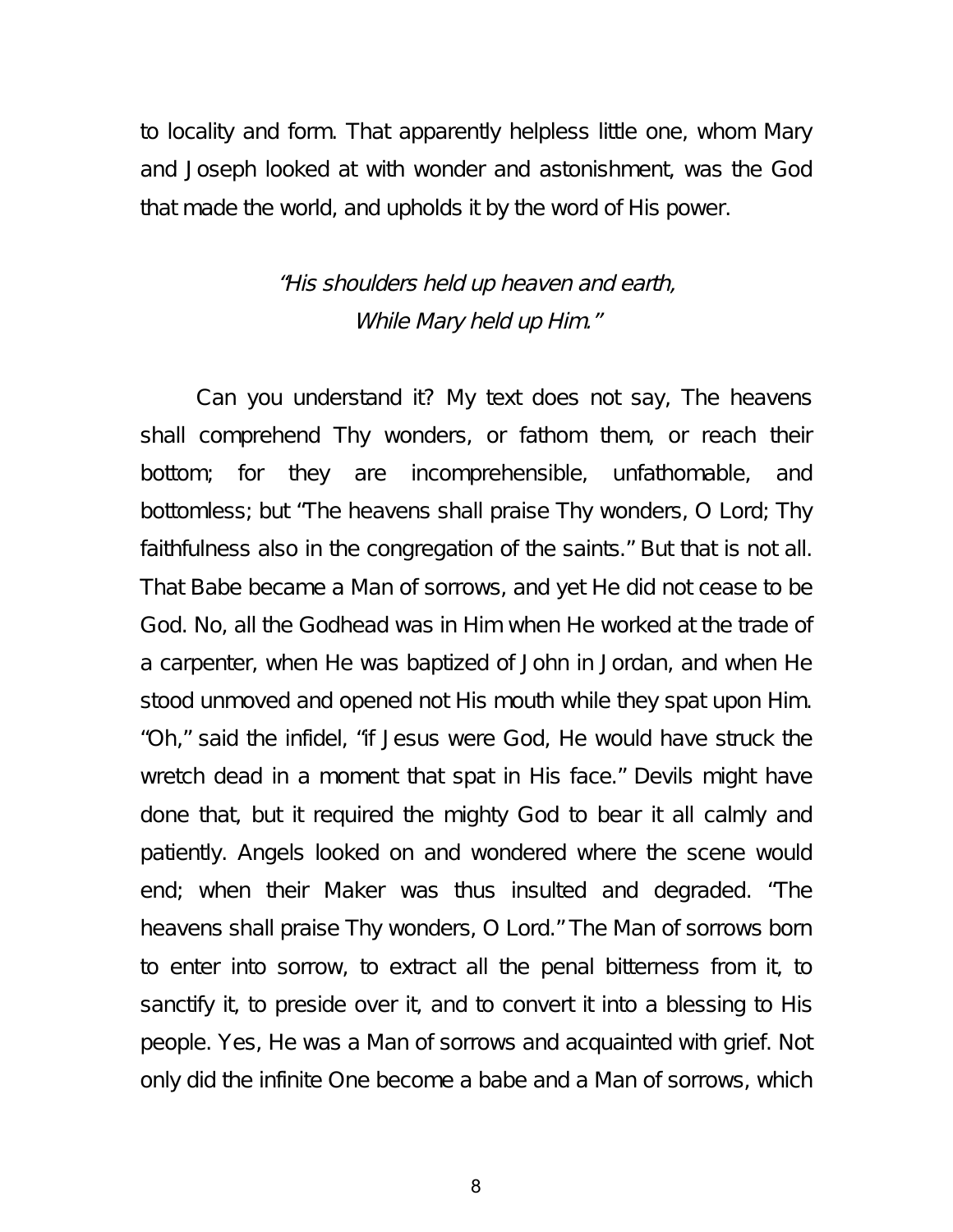was marvelous; He was made a curse for us. God made Him who knew no sin, to be—not sinful—but sin for us, that we might be made the righteousness of God in Him. Our Lord was nailed to the cross, and all the terrible curses that were due to sin fell upon Him, and had He not been the mighty God as well as a suffering and sorrowing man, they would have withered and destroyed Him. He was strong enough, however, to bear it all, and to exhaust the wrath incurred by guilty men, and the heavens are still praising these wonders of our God. What followed? He became our salvation and our life. Oh that I might sit until I die, under the cross of this mighty and wondrous Sufferer, and experience the working of that wonderful power by which sin is pardoned, mortified and removed. I need not seclude myself in a monastery, or isolate myself from society in order to mortify sin. Under the shadow of the solemn cross of Jesus, and realizing my interest in this wondrous act of the Lord my God, my eyes fill with tears, my heart expands and melts, and my feelings become spiritual and holy. Brethren and sisters, we need more of that power which comes from God through the wounds, and sorrows, and sufferings of His dear Son. Well, the heavens shall praise Thy Mediatorial wonders, O Lord.

What shall I say about heaven itself? I have not been there otherwise than I trust I have been at the gate of heaven by a living faith in the Lord my God. I think I know what heavenly joy and pleasure are, and what it is to be so near to heaven as to look down upon this vain world through which we are passing, without the

9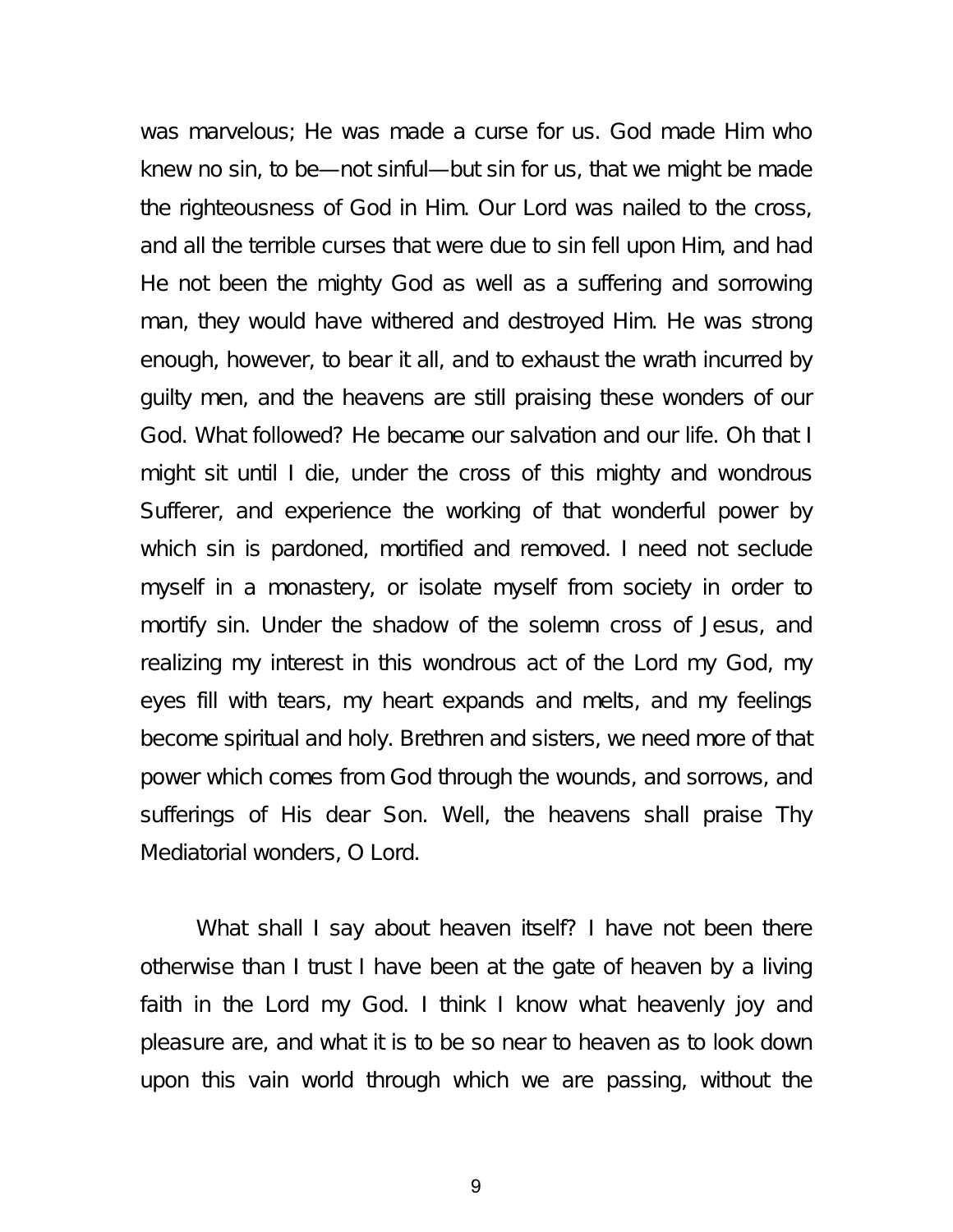slightest wish to live in it for ever. To look down upon its pomp, and show, and toys, and all its empty bubbles, with that gracious and spiritual contempt which is felt by one who almost joins in the songs of heaven, knowing that he is an heir of the kingdom, and longs to be there. But what shall we say about the wonders of God in heaven? "The heavens shall declare Thy wonders, 0 Lord." You that are parents are, I imagine, doing the very best you can for your children, for it is natural so to do. And God has done the best He could do for His children, wherefore He is not ashamed to be called their God. Whose child is that h It is the child of So-and-so, and he has done for him all he intends to do. He should be ashamed; for he might have done much more for him, without injuring himself or others of the family. The character of that saint or that pilgrim is marvelous. Who formed it? God. In what relation does God stand to that character? A Father. What provision has He made for that child? All things are yours, whether Paul, or Apollos, or Cephas, or the world, or life, or death, or things present, or things to come—all are yours, even all that God can give. "The heavens shall praise Thy wonders, O Lord." The best world in the universe is our home; it was built by God, and fitted up and furnished by Him for His family, and all is ready for every child. It is a wonderful home, and the way to it is as wonderful as heaven itself. "I am the Way, the Truth, and the Life." We are going to heaven by faith in a bleeding Christ. All other ways lead to darkness, death, and destruction. He that is a simple believer in the dear Redeemer is in the way to heaven. "The redeemed shall walk there, and the wayfaring man, though a fool, shall not err therein." A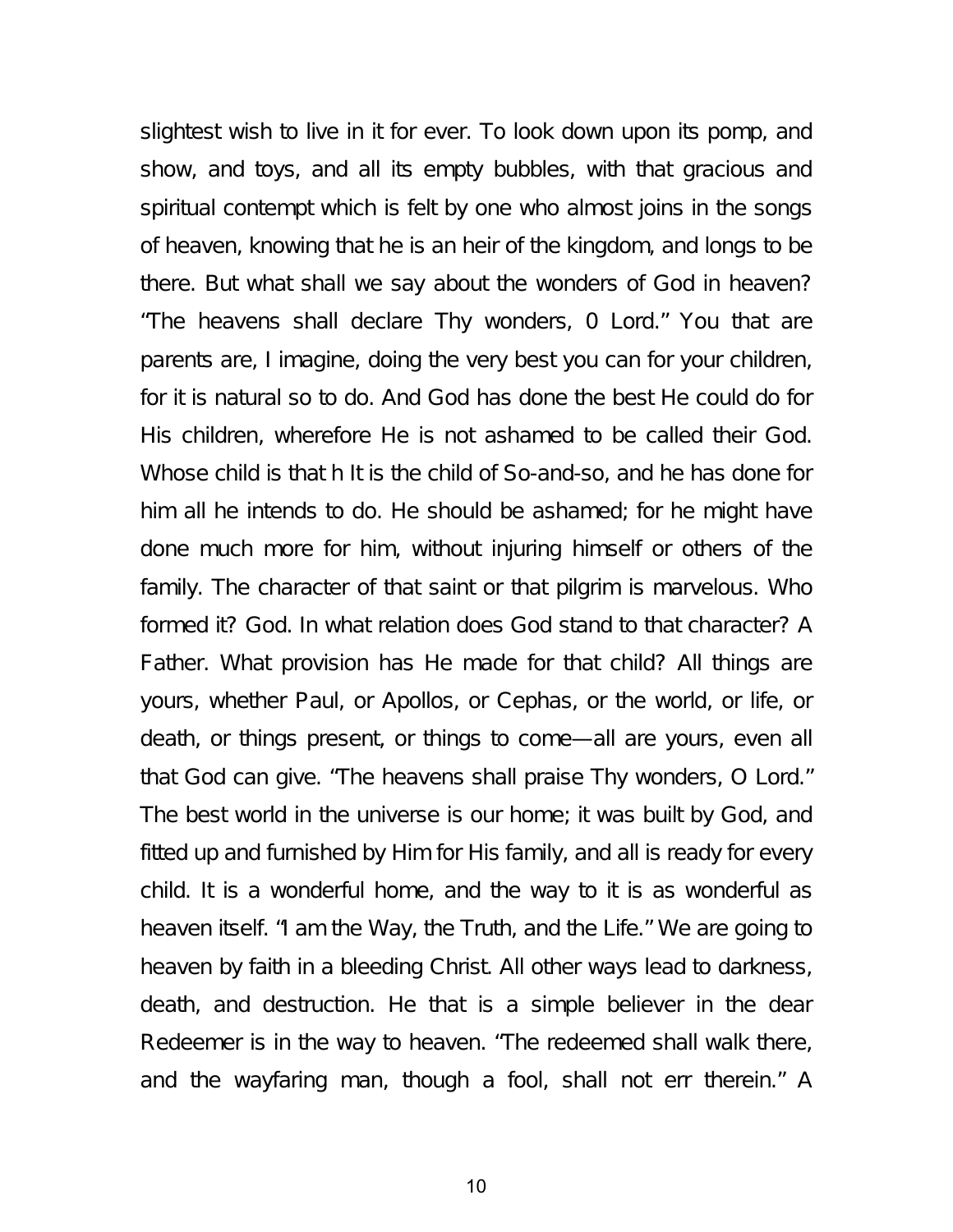wonderful way to a wonderful home, and God's dear people are gradually and perpetually arriving. Three of our dear friends went a few days ago, and were received; I have no doubt, into everlasting mansions.

"Ten thousand to their endless home This solemn moment fly;

## And we are to the margin come, And soon expect to die."

What wonders! a world of light, a path of blood unto it; redeemed and sanctified ones walking in that path, and gradually arriving there, and as they enter into bliss they are welcomed with an abundant entrance into the kingdom and glory of God. Hallelujah! "The heavens shall praise Thy wonders, 0 Lord." I might go further into this part of the subject if I had time and ability, but the time is nearly gone.

Now, secondly, the text indicates the character of this wonderworking God, "The heavens shall praise Thy wonders, O Lord; Thy faithfulness also in the congregation of the saints." I take it that the faithfulness of God, my dear friends, preserves His glory and reveals Him as a worthy object of trust. Our God cannot be unfaithful, the thing is simply impossible. He is not faithful because He wills to be so, His faithfulness is not the result of His sovereignty; He is essentially so, and He must be faithful, since He is the glorious Jehovah. Well, His faithfulness guards His honor, and He is the only object of hope and trust. If He were not faithful, or if we or angels had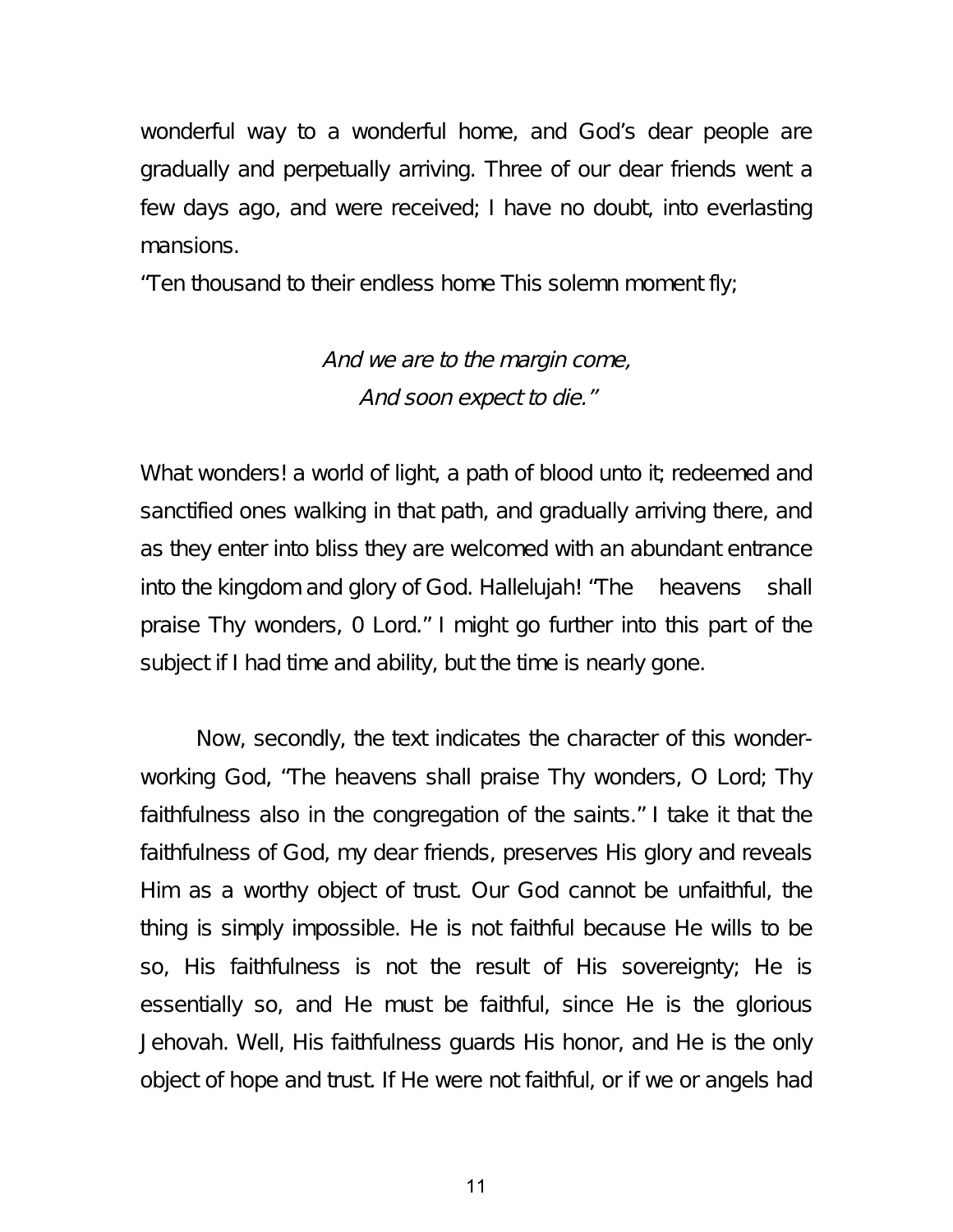a doubt concerning it, that very doubt would leave all the holy joy and happiness of all angels and men impossible. But whatever change or changes may take place, He remains the ever-faithful God. It is the Rock on which His church is built, and without it there would be nothing firm underneath your heart and mine, and no safe foundation for His church and kingdom. But there is His covenant of grace, and also His beloved Son ; God is ever faithful to His covenant; and to show that it is His fixed and unalterable intention to fulfill His promises, He has ratified His covenant with an oath. "Once have I sworn by My holiness, that I will not lie unto David." "On this Rock I will build My church, and the gates of hell shall not prevail against it. His faithfulness sustains His word; for without this fact the gospel would not he glad tidings of great joy, since it would be based upon nothing trustworthy. The Bible, however, and every gracious promise, are sustained by the unchanging faithfulness of God. This is the resting-place of the saints, "Come, My people, enter thou into thy chambers, and shut thy doors about thee; hide thyself as it were for a little moment, until the indignation be overpass." Into what chambers are we to enter but His attributes and perfections? And faithfulness is one of them. If I am blessed with a promise in the hand of my faith, and am permitted and enabled to enter as a poor pursued soul into the faithfulness of God, I can sit down and sing,

> "My steady soul shall fear no more, Than solid rocks when billows roar."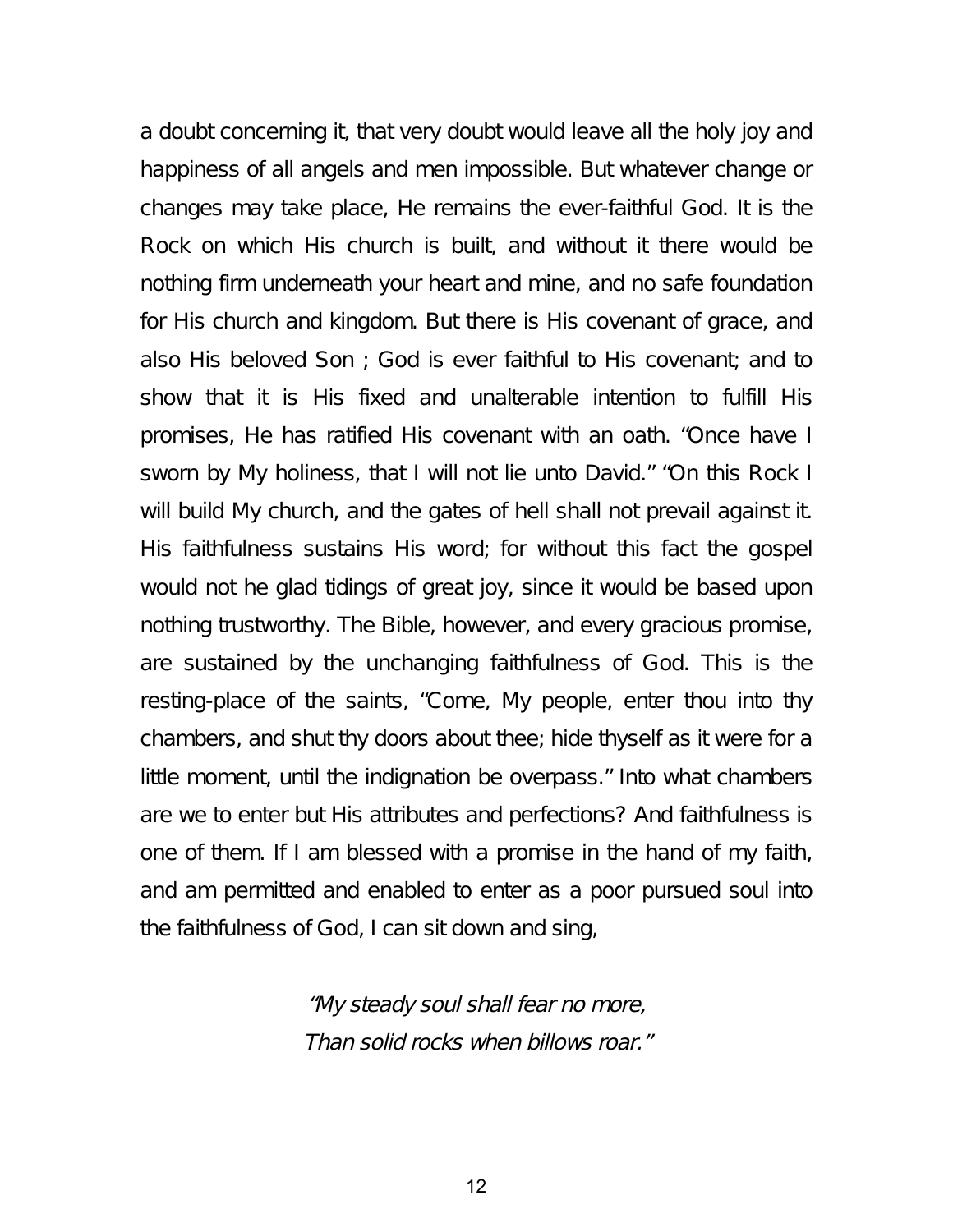"Thy faithfulness also in the congregation of the saints." God is faithful in His love. I have been loved, I think, by some few persons who have ceased to love me; I have not much to complain of in that respect however, for I have been highly favored; yet we have been loved by persons whose love has ceased, for creatures are fickle. That was perhaps our own fault, but we have a Divine Friend, and our faults before God are more numerous than they have been before our fellow men; yet He has not changed, though creatures have. He is faithful in His love, and faithful to His Son; He said He would send Him, and He did so. He said He would smite Him, and His faithfulness to Himself and to His church required Him to do so, and He smote the Substitute of sinners. He spared not His own Son, because He was and is the ever faithful God. He laid upon Him the iniquities of us all, and then poured the curse upon Him, because He was faithful; and Christ having finished His work presented it to His Father, who faithfully accepted it. Christ rose from the dead as the Head and Representative of ransomed millions and entered into the presence of His Father with, "Here am I and the children who are interested in my mediation." And the Father was faithful to accept the whole. Then Christ the Redeemer is first, and all Christians behind Him. The little ones, feeble ones, faint ones, and fearing ones, are all accepted by the ever-faithful God. And what will be the result of all this? Christ, who is gone to heaven as our Forerunner has left ,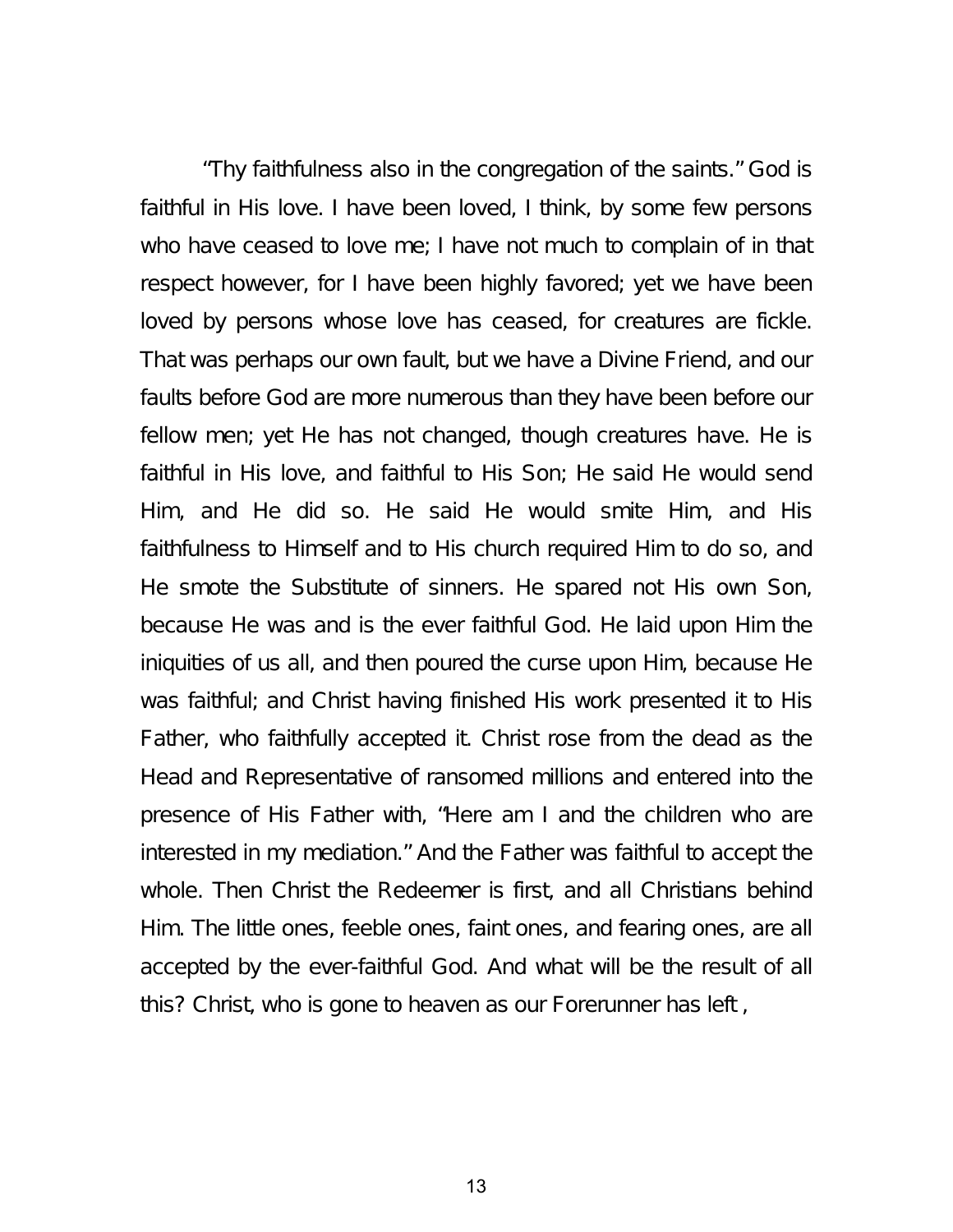#### "A way so broad, so unconfined, That all His church may march behind."

Thirdly, we have the praising observers of all this. "The heavens shall praise Thy wonders, 0 Lord, Thy faithfulness in the congregation of the saints." By heavens, understand not the visible heavens, the sun, moon, and stars. They can never praise God for His works of grace. By heavens, therefore, understand the inhabitants of that upper world ; as when we say London has done so and so, we do not mean the material city, but its inhabitants, so all the inhabitants of heaven shall praise Thy wonders, O Lord. The angels of God are students of His greatest work. They desire to look into the deep mysteries of redemption; "which things the angels desire to look into." Saints and angels constitute one vast congregation. There are two orders of beings, one of which is far more deeply interested in these wonders of God than the other; both orders, however, praise the great God for the wonders He has wrought. Angels will help us to sing the song of redemption up to a certain point, but they will be unable to go all the way through it: "Unto Him that hath loved us, and washed us from our sins," and so on. Angels will be with us and hear our enraptured souls pour forth our spiritual, grateful praises before our wonder-working God and then they will join with us, "Worthy is the Lamb that was slain, to receive power, and riches, and wisdom, and strength, and honor, and glory, and blessing." "The heavens shall praise Thy wonders, 0 Lord; Thy faithfulness also in the congregation of the saints."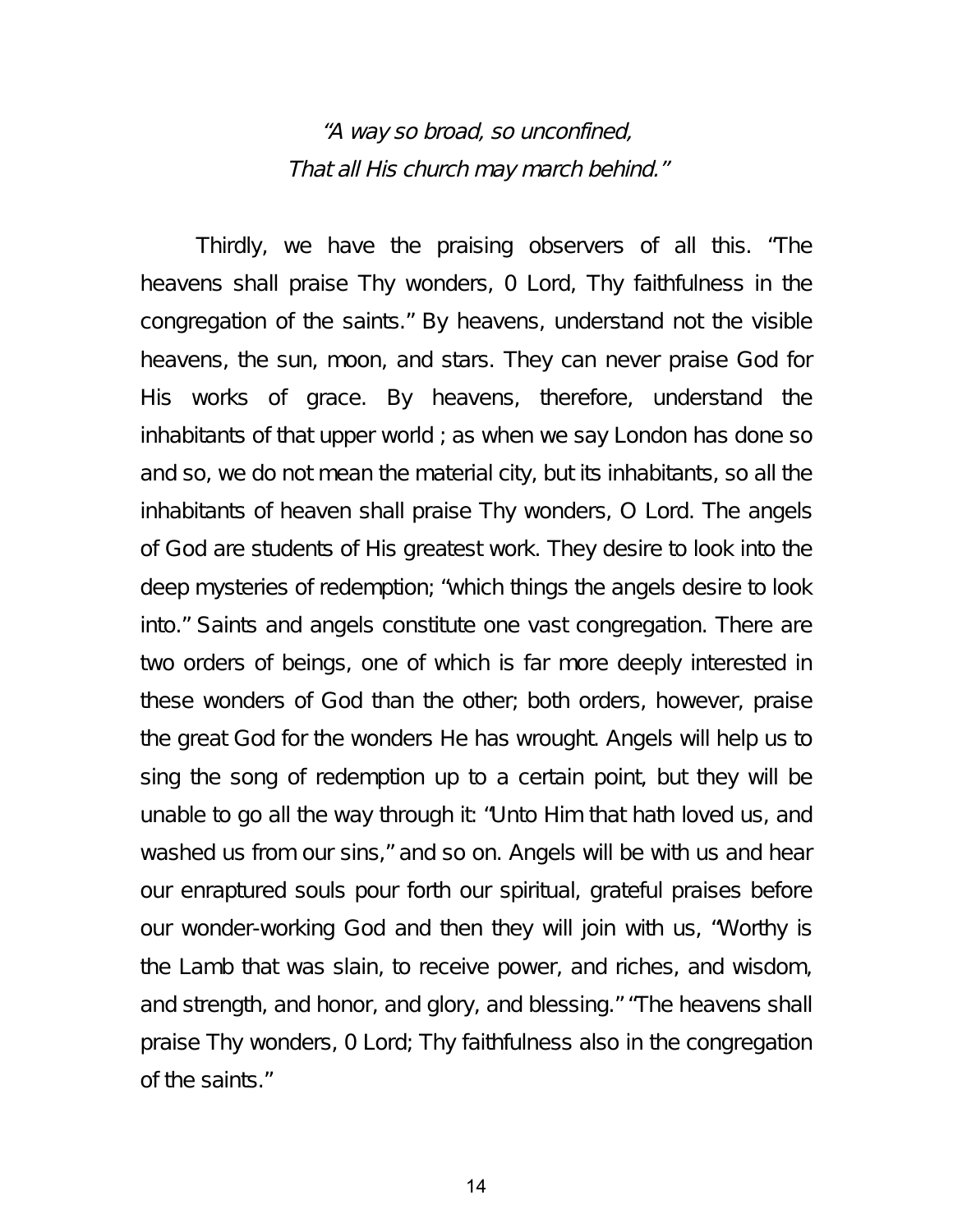Fourthly, the fact asserted. They will praise them, but not as we said a few minutes ago, comprehend them, not dive down to their bottom, for these works of our God are perpetual wonders and will never cease to be so. This great miracle, or combination of miracles, will never lose its freshness or its power. Praise is due to God. "Give unto Him the glory that is due unto His name." Who can do that? How can we pay the debt we owe, or angels either. Angels do their best, and their best perhaps is great; but when all God's angels and all His saints united, have brought their all and their best, God will be exalted above all blessing and praise. How sweet, how blessed is the thought, that you and I are destined to unite with countless thousands of angels in blessing and praising our wonder-working God. I almost wonder how it is we are so prone to cleave to this world, and to cling to our present life, when there is a better world than this which is our home and our heaven, and,

> "Where we shall sing more sweet, more loud, And Christ shall be our song." But Watts has put it in the correct form when he says— "But tim'rous mortals start and shrink, To cross this narrow sea ; And linger shivering on the brink, And fear to launch away. Could we but climb where Moses stood, And view the landscape <sup>o</sup>'er,